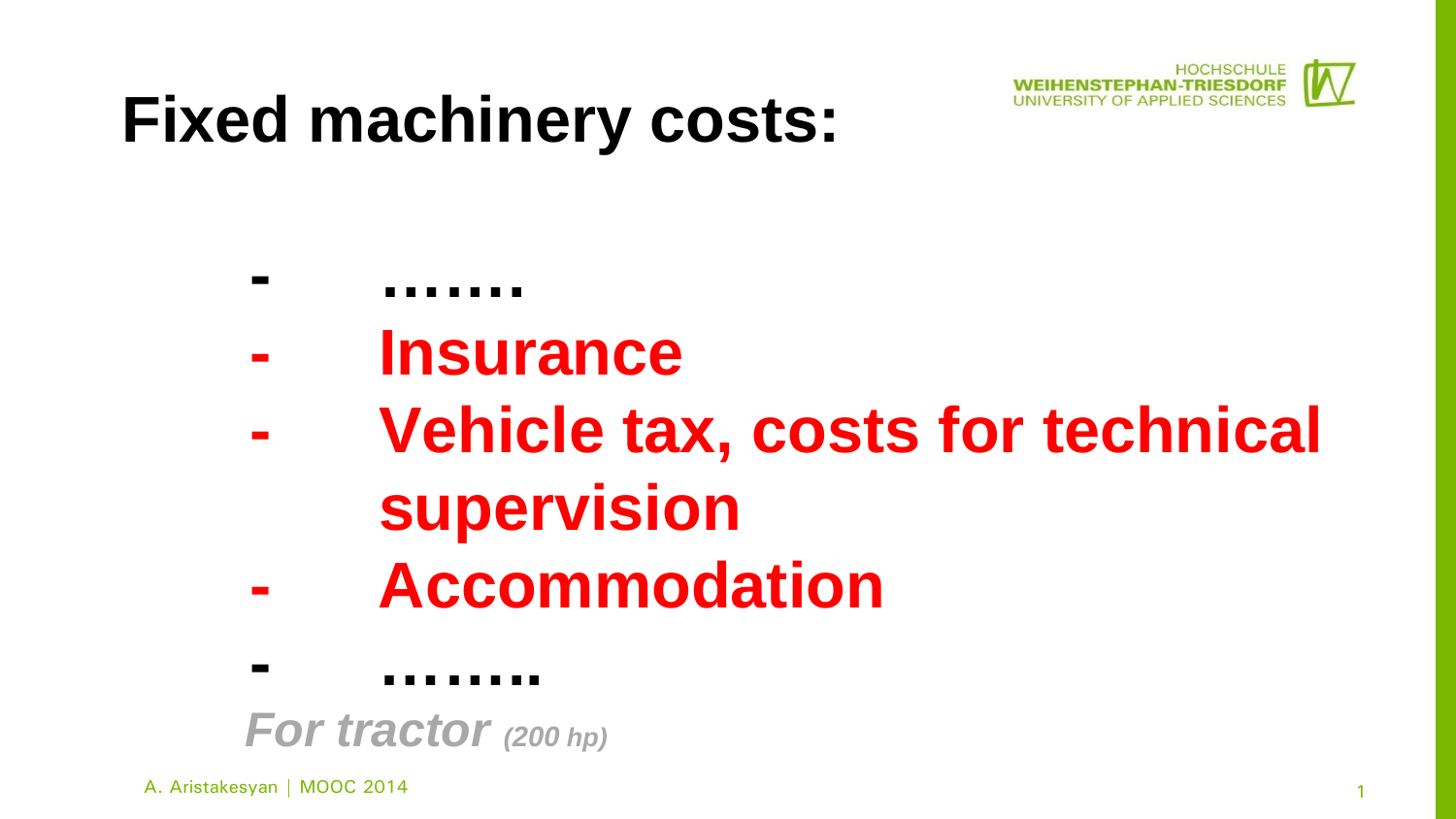

#### **Insurance costs**

| KTBL                                                         | <b>Annual premium</b> |
|--------------------------------------------------------------|-----------------------|
| Liability insurance for tractors and self-propelled vehicles | (Insurance costs)     |
| Tractor 45 to 55 kW $(75 h p)$                               | 215€                  |
| Tractor up to 74 kW (100 hp)                                 | 275€                  |
| Tractor over 74 kW (100 hp)                                  | $435 \in$             |
| Self-propelled harvesting machines                           | $60 \in$              |

**In practice, the annual insurance costs are frequently estimated with a flat-rate of 1% or 0.5% of the purchasing price, depending on the kind of machine**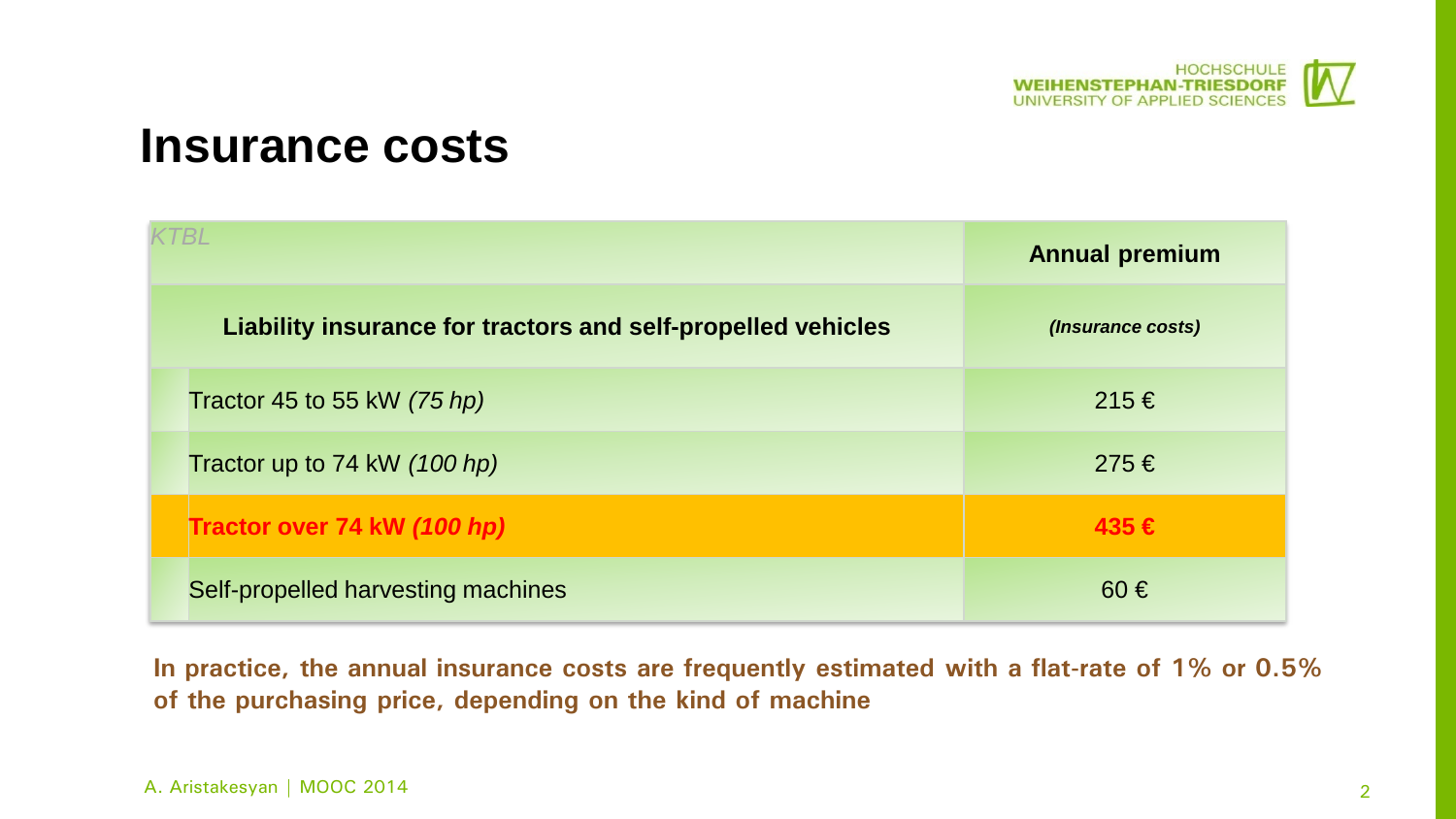

## **Vehicle tax**

» In the Federal Republic of Germany, agricultural vehicles are exempt from vehicle tax, therefore no taxes have to be accounted for.

» In the case that the machines are not exempt from the vehicle tax, they should be considered in the machinery cost calculations as "vehicle tax" under "fixed costs".